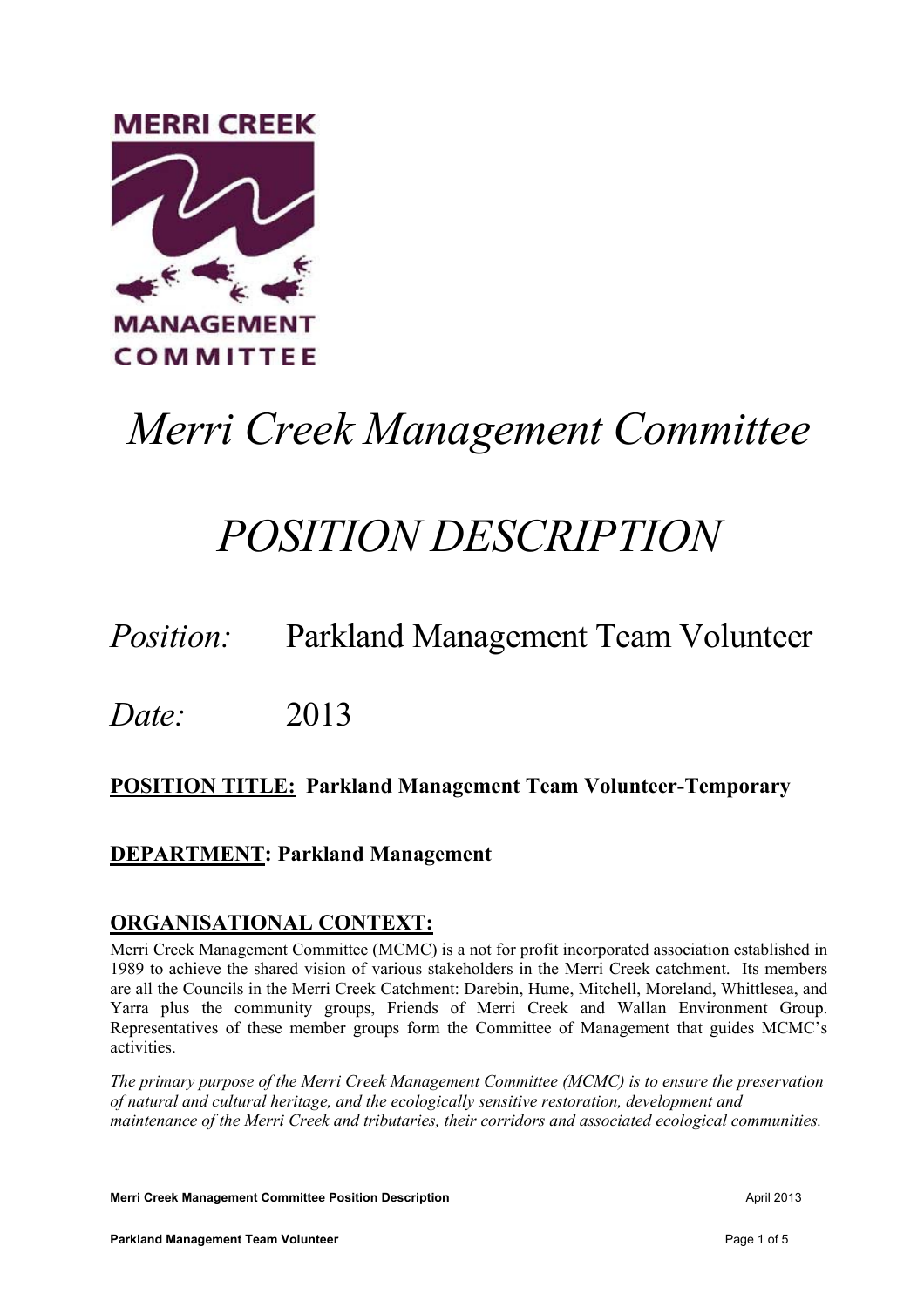The eighteen or so MCMC staff are grouped into four work areas: Parkland Management  $(\sim 12 \text{ staff})$ , Catchment Programs, which includes the Waterwatch Program (2), Planning & Coordination (2), and Finance/Administration (3).

Merri Creek Management Committee's Parkland Management Team performs on ground revegetation and restoration works funded by grants and contracts with member municipalities and a range of other organisations including state and federal government.

### **MCMC WORKING CONDITIONS**

MCMC is committed to providing a workplace where employees are valued and respected and free from all forms of discrimination and harassment. The organisation has its own Enterprise Bargaining Agreement, negotiated in conjunction with the Australian Services Union. MCMC is committed to providing fair and reasonable, family friendly working conditions. All full-time staff work a 70 hour fortnight, generally worked over 9 days, with leave and training provisions as specified in the Victorian Local Authorities Award.

The Merri Creek and catchments are characterised by culturally diverse communities and MCMC programs are undertaken in close collaboration with a range of community groups. To maximize the opportunities presented by the diverse community, employees are required to develop and demonstrate understanding and commitment to working in an inclusive and collaborative manner.

## **POSITION OBJECTIVES**

- 1. To support the Parkland Team Coordinator (PTC), Team Leaders and Team Members in the implementation of programmed on ground works.
- 2. As a volunteer working with the Parkland Management Team, to achieve efficient and effective revegetation, regeneration**,** restoration and ecologically sensitive development and maintenance of designated remnant and revegetation sites under the supervision of Parkland Management Team members.

## **KEY RESPONSIBILITY AREAS**

#### **Key Responsibility Area 1**

As directed by the Parkland Management Team Coordinator (PMTC), Team Leaders and Team Members, carry out quality implementation of daily works revegetation and/or remnant management programs.

#### **Duties and responsibilities:**

- use plant identification skills and ecological understanding to manage designated remnant and revegetated sites of the Merri Creek and adjoining catchments
- operate a range of equipment including; spot gun, brush cutter (cord only), auger, and hand tools
- conduct chemical (cut and paint), mechanical and manual weed management
- implement revegetation as directed including;
	- 1. mulching and laying of weed-mat
	- 2. planting, weeding, watering, staking
	- 3. rubbish removal and carry out minor construction work
	- 4. collect, prepare and store seed of indigenous plants
- Maintain and leave sites in a safe condition for employees and the public.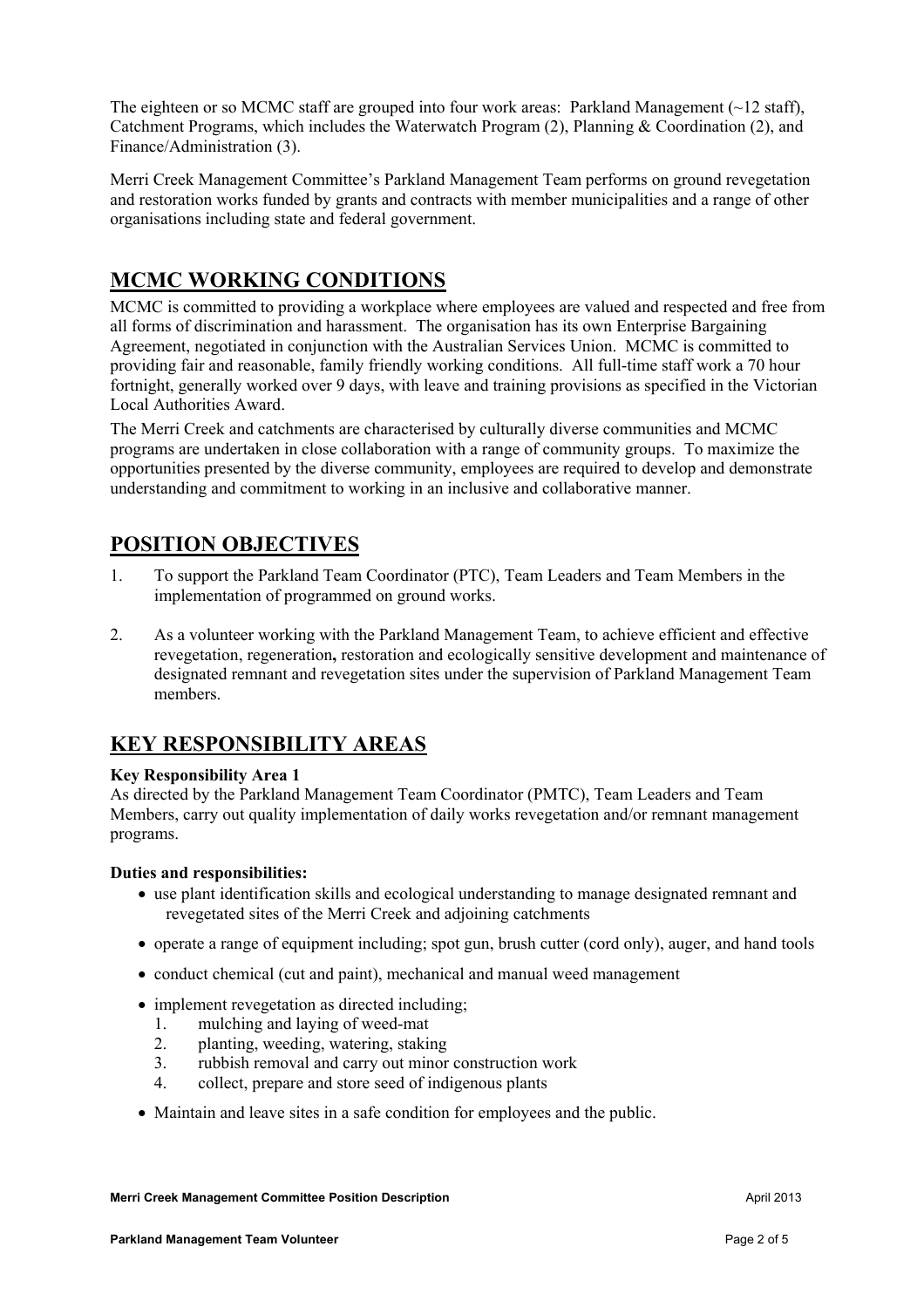#### **Key Responsibilities Area 2:**

Under the general supervision of Parkland Management Team Leaders and Team Members, maintain tools and infrastructure to enable efficient implementation of works programs.

#### **Duties and Responsibilities**

- Maintain depot, vehicles, equipment and materials required to undertake works programs efficiently.
- Support the maintenance of accurate works records including quantities, species and provenance of plantings and direct seeding and other materials used at sites, in order to effectively document MCMC's on ground works.
- Contribute to MCMC's fauna record book and herbarium as well as weed and indigenous plant records.
- As delegated maintain plant stock so that appropriate stock are available to the Parkland Management Team.
- Contribute to effective communication within the Parkland Management Team.

#### **Key Responsibilities Area 3:**

Assist the organisation and delivery of community festivals, stalls activities including planting days during the week and on weekends.

#### **Duties and Responsibilities:**

- Support the Parkland Management Team to host volunteer events as directed
- assist with the promotion of community involvement in appropriate MCMC activities as directed

## **EQUAL OPPORTUNITY**

All MCMC staff and volunteers must:

- acknowledge and address conflict so that it, is addressed and resolved in a prompt and professional manner
- act in such a way as to prevent discrimination, harassment, sexual harassment, bullying, vilification or victimisation
- take steps to remedy the situation if discrimination, harassment, sexual harassment, bullying, vilification or victimisation has occurred
- contribute to positive team dynamics and cohesiveness
- respect the rights of others

### **OTHER DUTIES**

Volunteers may perform other duties related to MCMC's statement of purpose as requested by PMTC or Parkland Management Team Leaders.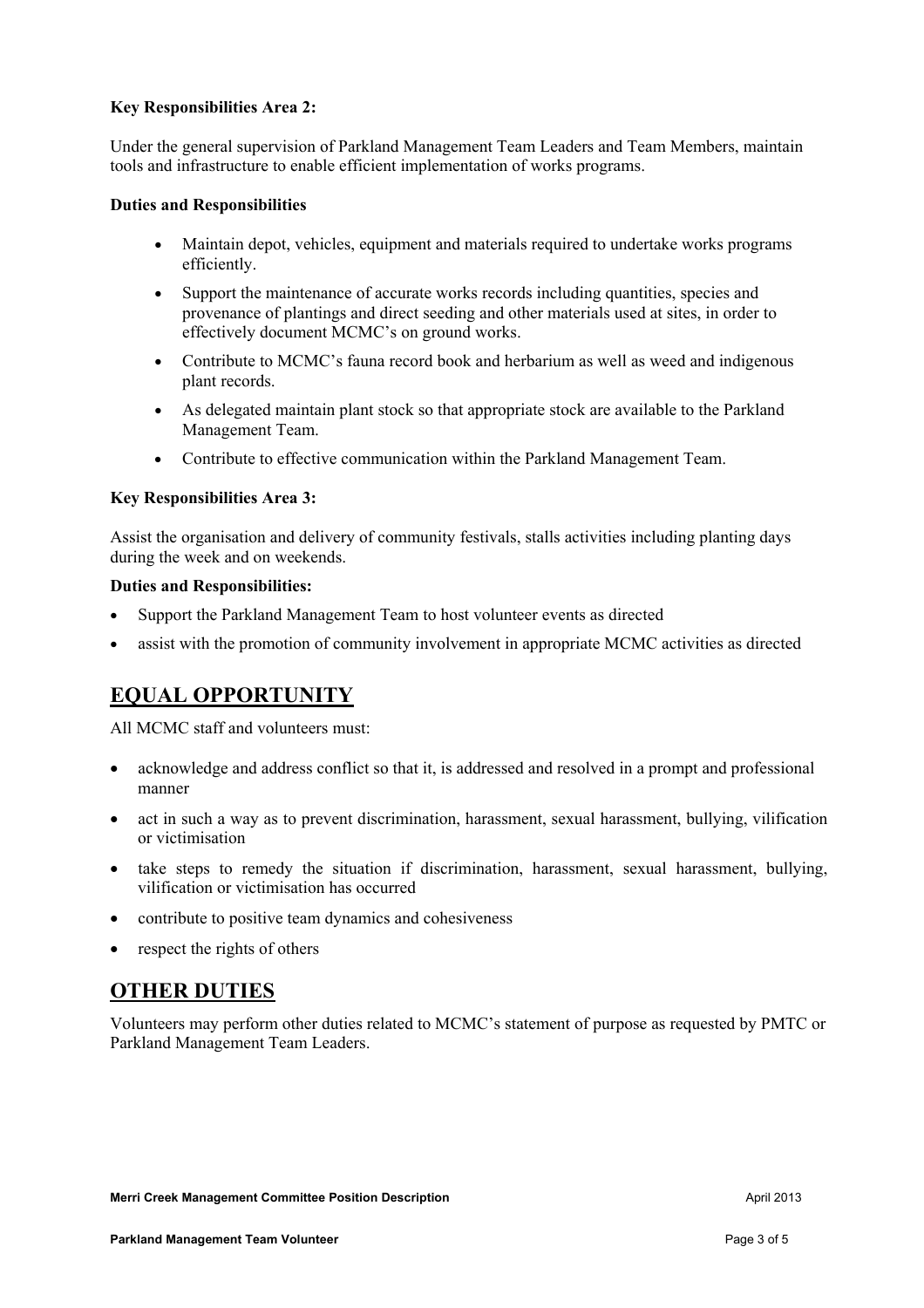## **ORGANISATIONAL RELATIONSHIP**

#### **Reports to:**

Parkland Management Team Coordinator, Team Leaders or nominated person-in-charge for:

- responsible, efficient and effective implementation of allocated work
- safety of self and implementing safe working practices
- care and appropriate use of equipment
- nominated person-in-charge is accountable to Parkland Management Team Coordinator for implementation of work allocated to the supervised group.

#### **Internal Liaisons:**

MCMC staff within the Parkland Management Team including Team Leaders and other team members, Parkland Management Team Coordinator, Ecological Restoration Planner, Conservation Program Manager, and, other MCMC staff members including: Catchment Program Officers, Finance Officer, Administration Officer, Waterwatch Officer(s), Manager

## **ACCOUNTABILITY AND EXTENT OF AUTHORITY**

Under the general supervision of Parkland Management Team Coordinator and in accordance with relevant MCMC handbooks, codes of practice, policies and procedures, Parkland Management Team Member Volunteers are responsible for supporting efficient implementation of the daily works program ensuring care of equipment and efficient use of available resources.

Ongoing and prompt communication with other team members and the Parkland Management Team Coordinator is required to ensure works are implemented appropriately and efficiently.

#### **Judgment and Decision Making**

Advice and guidance is available from Parkland Management Team Leaders and Team Members, , Parkland Management Team Coordinator, Ecological Restoration Planner, Ecological Technical Assistant and Conservation Program Manager.

On site judgment about own work practices and those of other team members is required on a regular basis. Appropriate application and minor modification of standard techniques, equipment, methods or processes, may include:

- consideration of weather conditions
- detailed placement of plants within plots
- which seed is ripe to harvest
- how jute mat should be laid on specific sites
- when tools are safe or unsafe to use

Supervisor's approval is required prior to major modification of works or technique.

### **VARIATION TO CONDITIONS OF EMPLOYMENT**

These conditions of employment, duties and location may be varied by MCMC during the term of the volunteer appointment.